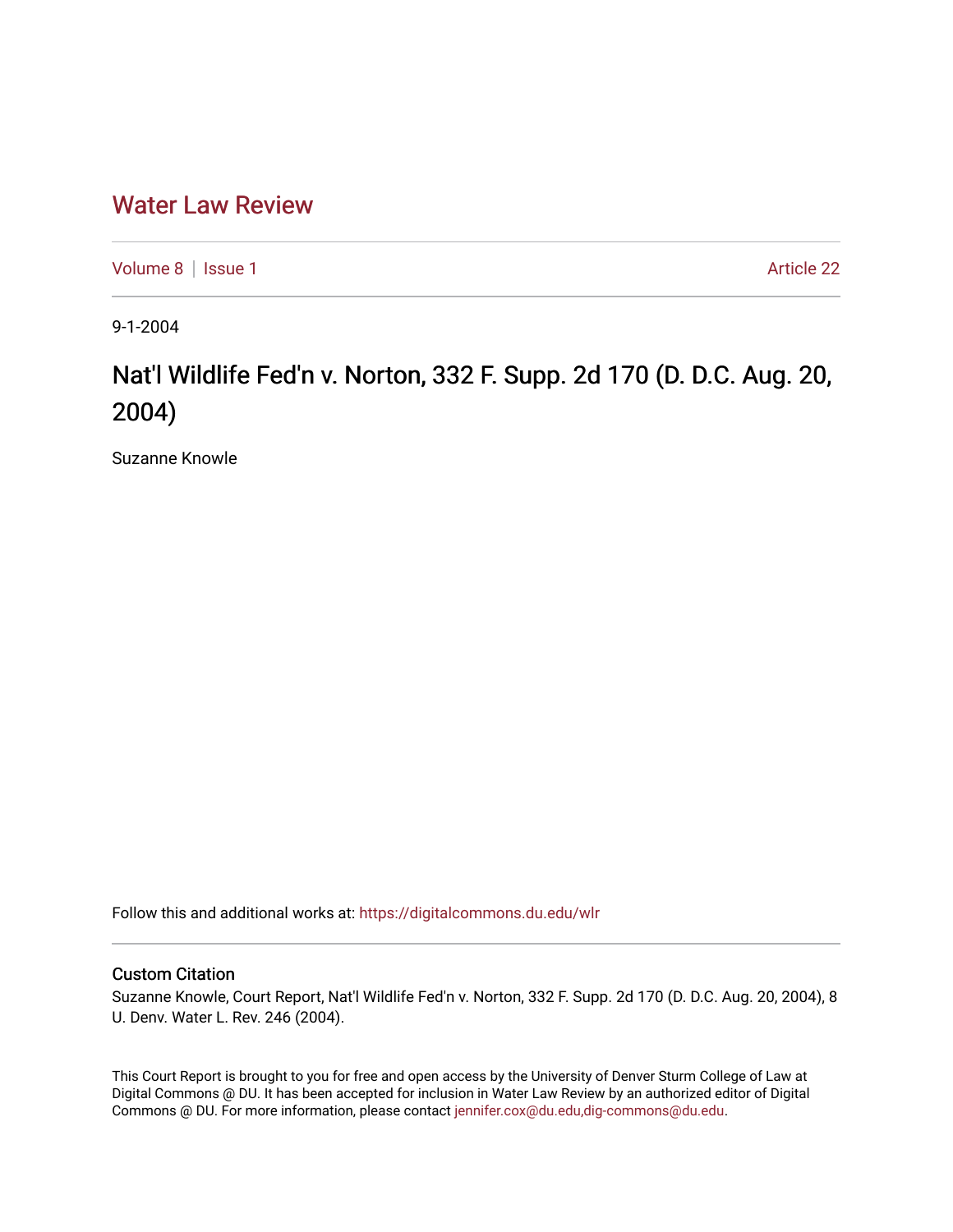remanded the easement issue to the Forest Service to consider under its FLPMA obligations.

*Katherine Iverson*

### Nat'l Wildlife Fed'n v. Norton, **332** F. Supp. **2d 170 (D. D.C. Aug. 20,** 2004) (invalidating a Clean Water Act permit where the permit is based on an invalid Endangered Species Act Biological Opinion).

The United States Army Corps of Engineers ("Corps") issued a permit to Florida Rock Industries ("Florida Rock") for the operation of a limestone mine near Ft. Meyers, Florida pursuant to the Clean Water Act ("CWA"). The mine site consisted of approximately 6000 acres, over 2300 acres of which were jurisdictional wetlands. Florida Rock proposed to excavate approximately 276 acres and fill approximately fifty-seven acres of jurisdictional wetlands.

The United States Fish and Wildlife Service ("FWS") listed the Florida panther as endangered in 1967. In accordance with the Endangered Species Act ("ESA"), the FWS, along with several other agencies, coordinated recovery planning. The inter-agency committee developed a Habitat Preservation Plan ("HPP") in 1986 to outline those areas of habitat essential to the panthers' future survival and selfsustenance. The HPP strongly discouraged any development of essential panther habitat areas and the proposed mine site was located on a site identified as an essential panther habitat. Pursuant to the CWA, Florida Rock applied to the Corps for a CWA "dredge and fill" permit in September 1997. Following objections by the FWS and the Environmental Protection Agency ("EPA"), Florida Rock reconfigured the site to include a wildlife corridor to facilitate panther migration and agreed to leave a large wetland undisturbed. The EPA withdrew its original objections and the FWS issued a Biological Opinion ("BioOp") stating the proposed mine posed "no jeopardy" to the panther. In February 2003, the Corps relied solely on the "no jeopardy" finding of the BioOp to issue an Environmental Assessment or ("EA") concluding the project met the requirements of the CWA. Additionally, consistent with the National Environmental Policy Act ("NEPA"), the Corps determined a full Environmental Impact Study ("EIS") was not necessary for the project.

National Wildlife Federation, Florida Wildlife Federation, and Florida Panther Society (collectively "NWF") filed suit against the United States Department of the Interior in June 2003, alleging FWS's BioOp and the Corps' issuance of Florida Rock's permit violated the ESA, NEPA, CWA, and the Administrative Procedure Act ("APA"). Particularly, NWF claimed the permit violated the CWA because of the preclusion of issuing permits that pose jeopardy to endangered species' habitats. Both parties filed motions for summary judgment, and the United